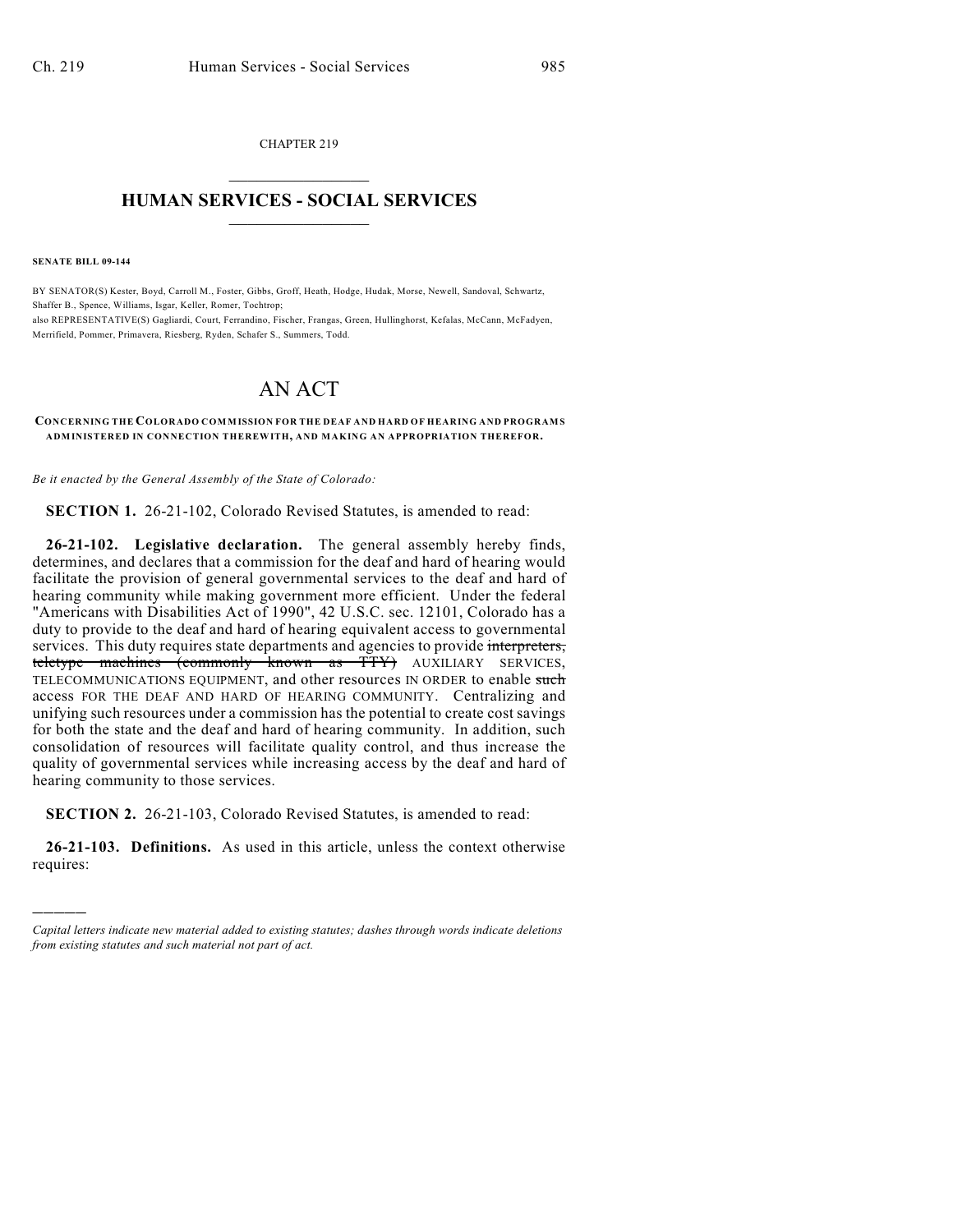(1) "Commission" means the Colorado commission for the deaf and hard of hearing. "ADMINISTRATOR" MEANS THE PERSON WHO IS RESPONSIBLE FOR THE OVERALL MANAGEMENT AND DEVELOPMENT OF THE COMMISSION OFFICE AND OF PROGRAMS INCLUDED IN THE COMMISSION'S STATUTORY DUTIES.

(2) "Director" means the executive director of the Colorado commission for the deaf and hard of hearing. "AUXILIARY SERVICES" MEANS QUALIFIED INTERPRETERS, COMMUNICATION ACCESS REALTIME TRANSLATION PROVIDERS, ASSISTIVE LISTENING DEVICES OR SYSTEMS, AND OTHER EFFECTIVE METHODS OF MAKING SPOKEN OR WRITTEN INFORMATION AVAILABLE TO DEAF OR HARD OF HEARING INDIVIDUALS.

(3) "Fund" means the Colorado commission for the deaf and hard of hearing cash fund created in section 26-21-107. "COMMISSION" MEANS THE COLORADO COMMISSION FOR THE DEAF AND HARD OF HEARING.

(4) "Late deafened" means a person who had normal hearing before an illness or accident caused such person to become functionally deaf. "FUND" MEANS THE COLORADO COMMISSION FOR THE DEAF AND HARD OF HEARING CASH FUND CREATED IN SECTION 26-21-107.

(5) "GRANT PROGRAM" MEANS THE COLORADO COMMISSION FOR THE DEAF AND HARD OF HEARING GRANT PROGRAM CREATED IN SECTION 26-21-107.5.

(6) "LATE DEAFENED" MEANS A PERSON WHOSE HEARING LOSS BEGAN IN LATE CHILDHOOD, ADOLESCENCE, OR ADULTHOOD, AFTER THE PERSON ACQUIRED ORAL LANGUAGE SKILLS.

(7) "STATE COURT SYSTEM" MEANS THE SYSTEM OF COURTS, OR ANY PART THEREOF, ESTABLISHED PURSUANT TO ARTICLES 1 TO 9 OF THIS TITLE AND ARTICLE VI OF THE STATE CONSTITUTION. "STATE COURT SYSTEM" SHALL NOT INCLUDE THE MUNICIPAL COURTS OR ANY PART THEREOF.

(8) "TELECOMMUNICATIONS" MEANS THE SCIENCE AND TECHNOLOGY OF TRANSMITTING VOICE, AUDIO, FACSIMILE, IMAGE, VIDEO, COMPUTER DATA, AND MULTIMEDIA INFORMATION OVER SIGNIFICANT DISTANCES BY THE USE OF ELECTROMAGNETIC ENERGY IN THE FORM OF ELECTRICITY, RADIO, OR FIBEROPTICS.

**SECTION 3.** 26-21-104 (2) (c), (2) (f), and (4), Colorado Revised Statutes, are amended to read:

**26-21-104. Commission created - appointments.** (2) The commission shall consist of seven members as follows:

(c) One member who is a professional in the field of deafness; who is knowledgeable in and has experience with other types of disabilities;

(f) One member who is an interpreter for the deaf or hard of hearing AND WHO IS QUALIFIED TO USE AT LEAST ONE OF THE TITLES LISTED IN SECTION  $6-1-707(1)(e)$ , C.R.S.; and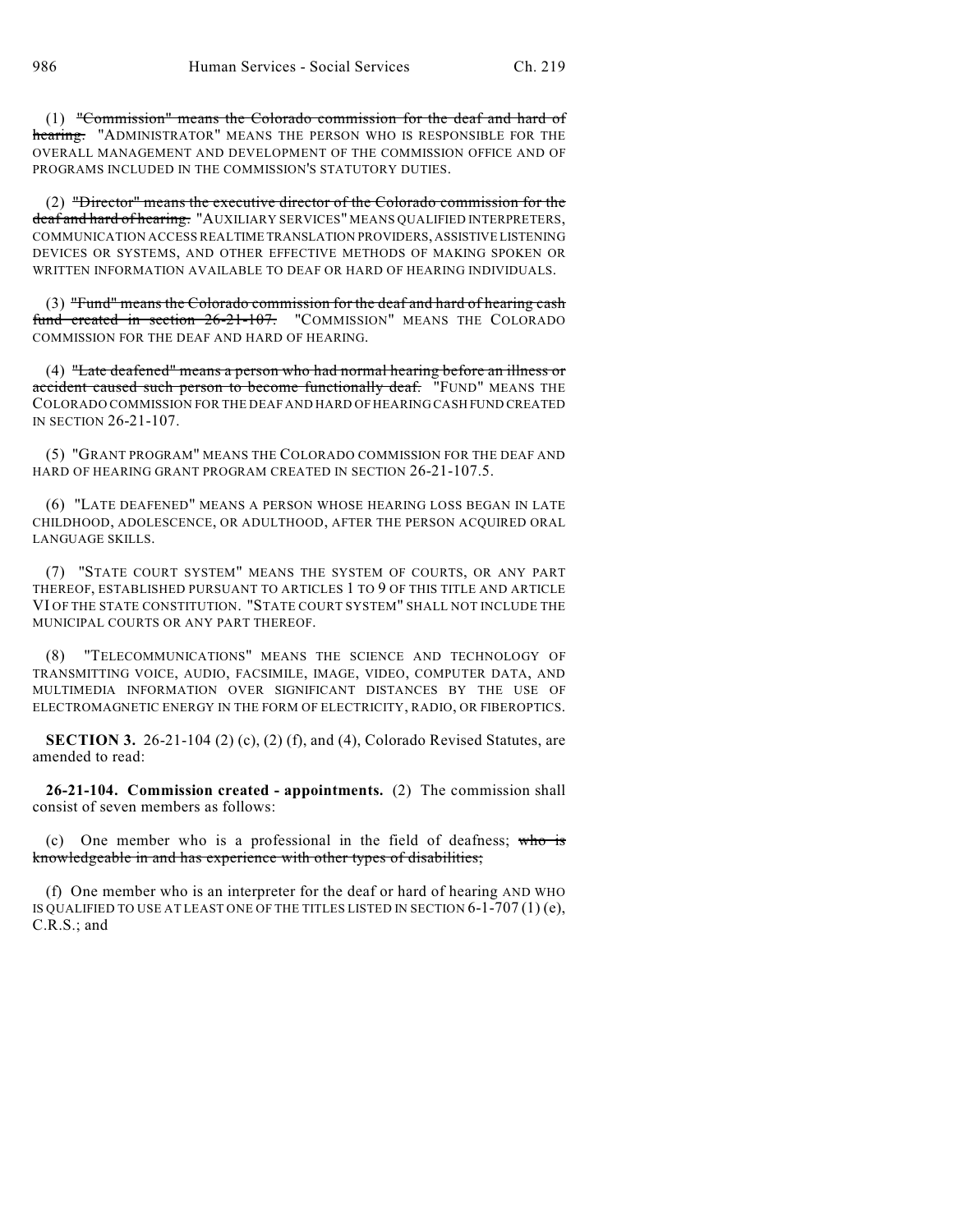(4) At least ninety days prior to THE expiration of a member's term of office, the commission shall create a list of nominees. that includes at least three candidates for each open position pursuant to subsection  $(2)$  of this section. Such THE nominees' names shall be submitted to the governor at least forty-five days prior to the expiration of the preceding term for which such THE nominees are being considered. If the governor approves the nominees, the governor shall appoint one of the nominees from each list for each open position within ninety days after the date of each vacancy; otherwise, the governor shall appoint qualified persons in consultation with the commission.

**SECTION 4.** 26-21-105, Colorado Revised Statutes, is amended to read:

**26-21-105. Procedures of the commission.** (1) The executive director of the department of human services OR HIS OR HER DESIGNEE shall appoint a director to provide staff services to the commission THE ADMINISTRATOR OF THE COLORADO COMMISSION FOR THE DEAF AND HARD OF HEARING. The MEMBERS OF THE commission may interview candidates for director ADMINISTRATOR and provide comment and input TO THE EXECUTIVE DIRECTOR on the hiring of the director A CANDIDATE.

(2) (a) The commission shall convene for its first meeting no later than September 1, 2000. At the first meeting, a chair shall be elected by the commission.

(b) The commission may adopt such rules of procedure POLICIES as are necessary to facilitate orderly conduct of its business.

(c) The commission shall meet at least quarterly. Meetings shall also be held on call of the chair or at the request of at least three members of the commission.

(d) The commission shall adopt no official position, recommendation, or action except by the concurrence of a majority of the members.

(e) THE COMMISSION SHALL ENCOURAGE DEVELOPMENT AND COORDINATION OF PUBLIC AND PRIVATE AGENCIES THAT PROVIDE ASSISTANCE TO DEAF AND HARD OF HEARING CITIZENS.

 $(3)$  (a) The commission shall have the power to direct the disposition of the fund for the purposes of this article.

(b) The commission shall prepare a budget and approve all fund expenditures; except that the commission may by internal rule delegate routine approvals to the director.

(4) The commission may contract with private parties for the provision of any services required by the commission, and may take such other actions as the commission may deem necessary to fulfill its responsibilities under this article.

**SECTION 5.** 26-21-106, Colorado Revised Statutes, is amended to read:

**26-21-106. Powers, functions, and duties of the commission - equipment distribution program.** (1) The powers, functions, and duties of the commission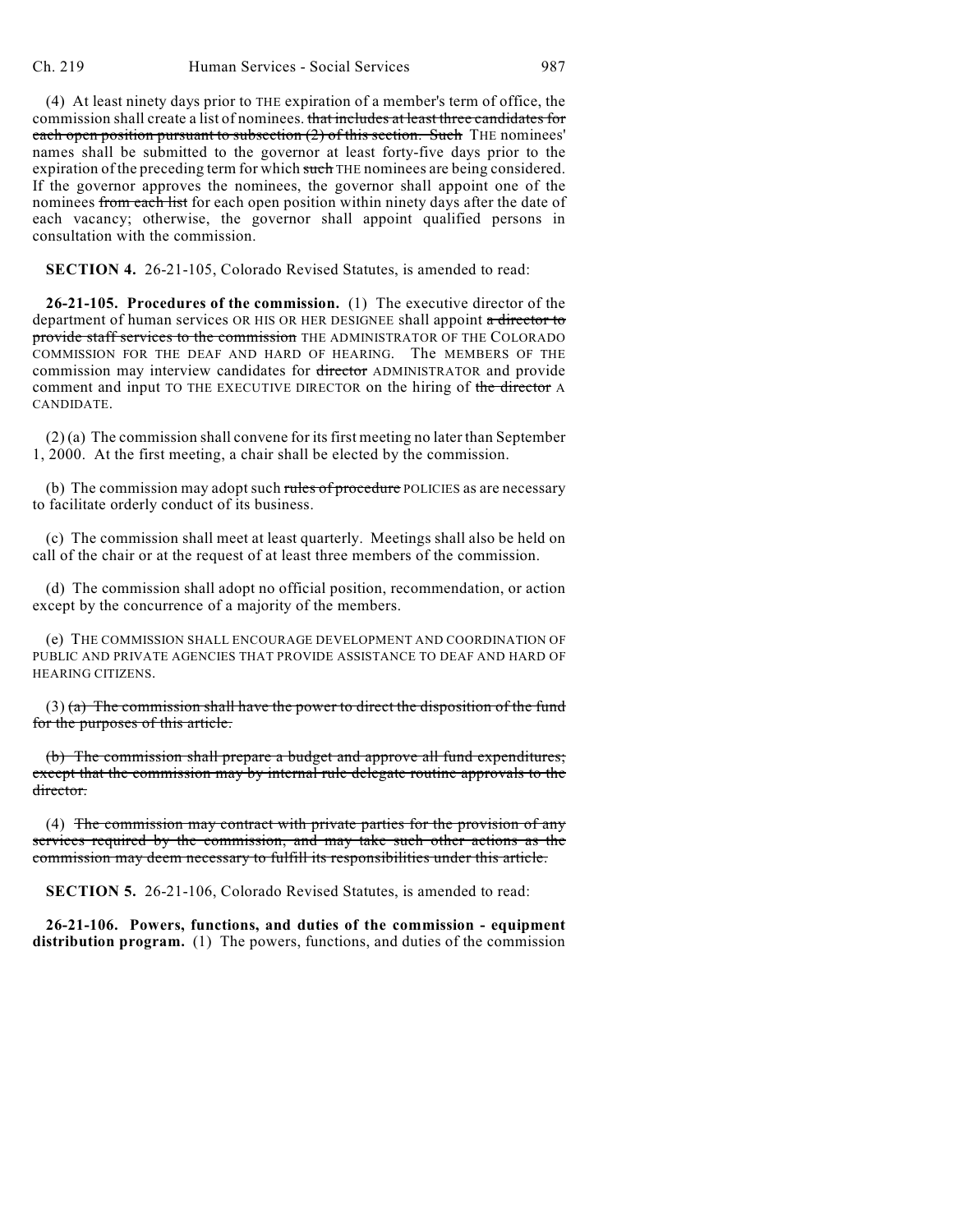shall include, but not be limited to, the following:

(a) The commission shall serve as a liaison between the deaf and hard of hearing community and the general assembly, governor, and Colorado departments and agencies.

(b) The commission shall serve as an informational resource to the state, and the deaf and hard of hearing community, PRIVATE AGENCIES, AND OTHER ENTITIES.

(c) The commission shall serve as a referral agency for the deaf and hard of hearing community to the state agencies and institutions providing services to such THE community, and to the local agencies of government, PRIVATE AGENCIES, AND OTHER ENTITIES.

(d) The commission shall assess how technology has affected the needs of the deaf and hard of hearing community. The commission shall assess the type and amount of equipment needed by low-income deaf and hard of hearing persons in order to reasonably interact with society.

(e) The commission shall assess the needs of the deaf and hard of hearing community and recommend to the general assembly any legislation that may facilitate and streamline the provision of general governmental services to the deaf and hard of hearing community. The commission shall consider the following:

(I) The advisability of Implementing the commission as a statewide coordinating agency that advocates for deaf and hard of hearing citizens of Colorado;

(II) Any methods, programs, or policies that may improve communication accessibility and quality of existing services, promote or deliver necessary new services, and assist state agencies in the delivery of services to the deaf and hard of hearing;

(III) Any methods, programs, or policies that may make providing access to governmental services more efficient;

(IV) Any methods, programs, or policies that may improve implementation of state policies affecting the deaf and hard of hearing community and their relationship with the general public, industry, health care, and educational institutions.

(2) The commission shall consider the findings of any study authorized under this section and may approve, disapprove, or amend such findings. Upon approval of the findings, the commission shall submit a report with recommendations including proposed legislation, if necessary, to the governor and to the general assembly.

(3) The commission shall establish a telecommunications equipment distribution program that is consistent with the findings of subsection  $(1)$  of this section to obtain and distribute interactive telephone TELECOMMUNICATIONS equipment needed by deaf and hard of hearing persons. and to provide services to the deaf and hard of hearing community.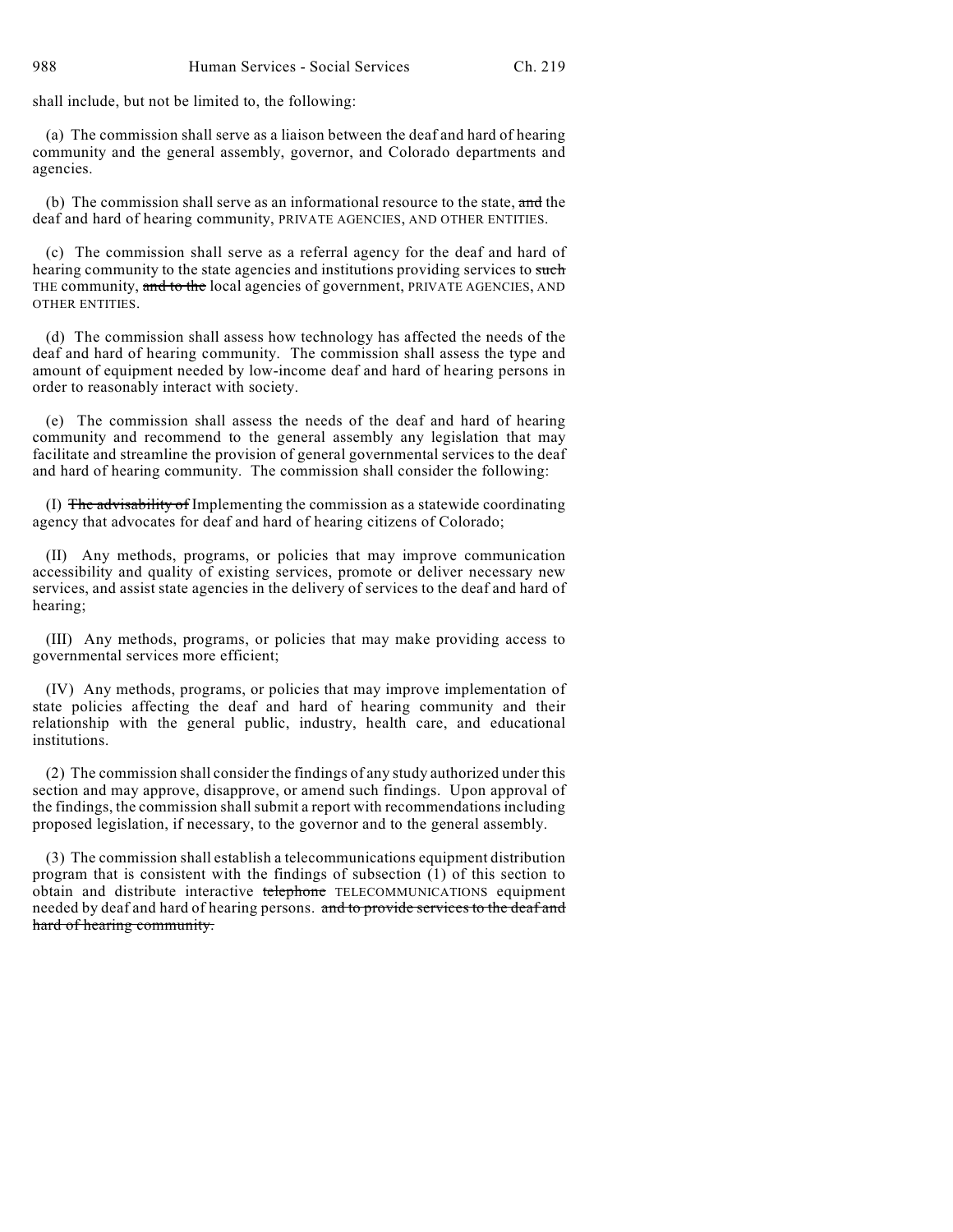(4) The commission, in collaboration with the judicial department, shall ARRANGE FOR AUXILIARY SERVICES FOR THE STATE COURT SYSTEM, AND establish, monitor, coordinate, and publish a list of available resources regarding communication accessibility for persons who are deaf or hard of hearing. including but not limited to qualified interpreters and auxiliary services for use by an appointing authority pursuant to section 13-90-204, C.R.S.

(5) ARRANGING AUXILIARY SERVICES FOR THE STATE COURT SYSTEM INCLUDES, BUT IS NOT LIMITED TO:

(a) COORDINATING STATEWIDE AND DAY-TO-DAY SCHEDULING OF AUXILIARY SERVICES FOR THE PROCEEDINGS AS DEFINED BY STATUTE;

(b) CREATING AND MANAGING A PROCESS BY WHICH REQUESTS FROM THE STATE COURT SYSTEM FOR AUXILIARY SERVICES MAY BE FILLED;

(c) IDENTIFYING, COORDINATING, AND PLACING THE APPROPRIATE AUXILIARY SERVICES WITH ALL CONCERNED PARTIES;

(d) COORDINATING THE PURCHASE, SHIPMENT, AND RECEIPT OF ASSISTIVE LISTENING DEVICES AND SYSTEMS PURSUANT TO APPLICABLE STATE RULES;

(e) CREATING AND MANAGING EFFICIENT AND CONSISTENT PROCESSES THROUGH WHICH AUXILIARY SERVICE PROVIDERS MAY SUBMIT REQUIRED DOCUMENTATION AND RECEIVE PAYMENT FOR SERVICES; AND

(f) COMMUNICATING AMONG AUXILIARY SERVICE USERS AND PROVIDERS AND THE STATE COURT SYSTEM TO RESOLVE ANY ISSUES THAT MAY ARISE.

(6) THE COMMISSION SHALL ESTABLISH AND MAINTAIN AN ACTIVE SYSTEM NAVIGATOR SPECIALIST FOR TECHNICAL ASSISTANCE TO IMPROVE AND ENSURE EQUIVALENT ACCESS TO AUXILIARY SERVICES BY CRITICAL STATE AND LOCAL GOVERNMENT AGENCIES, PRIVATE AGENCIES, AND OTHER ENTITIES AND TO INCREASE AWARENESS OF THE PROGRAMS FOR AND RIGHTS OF DEAF AND HARD OF HEARING INDIVIDUALS FROM MONEYS APPROPRIATED BY THE GENERAL ASSEMBLY FROM THE COLORADO DISABLED TELEPHONE USERS FUND ESTABLISHED PURSUANT TO SECTION 40-17-104, C.R.S.

(7) THE SYSTEM NAVIGATOR SPECIALIST FOR TECHNICAL ASSISTANCE SHALL PERFORM THE FOLLOWING DUTIES:

(a) RESPOND TO AND ASSISTING INDIVIDUALS WHO HAVE ENCOUNTERED BARRIERS IN OBTAINING ACCOMMODATION AND ACCESS IN THEIR EFFORTS TO RECEIVE NECESSARY AUXILIARY SERVICES;

(b) ASSIST INDIVIDUALS IN UNDERSTANDING AND ACCESSING AUXILIARY SERVICES THAT MAY BE AVAILABLE TO THEM;

(c) ENSURE THAT STATE AGENCIES AND PRIVATE ENTITIES ARE EQUIPPED TO PROVIDE ACCOMMODATIONS TO DEAF AND HARD OF HEARING INDIVIDUALS;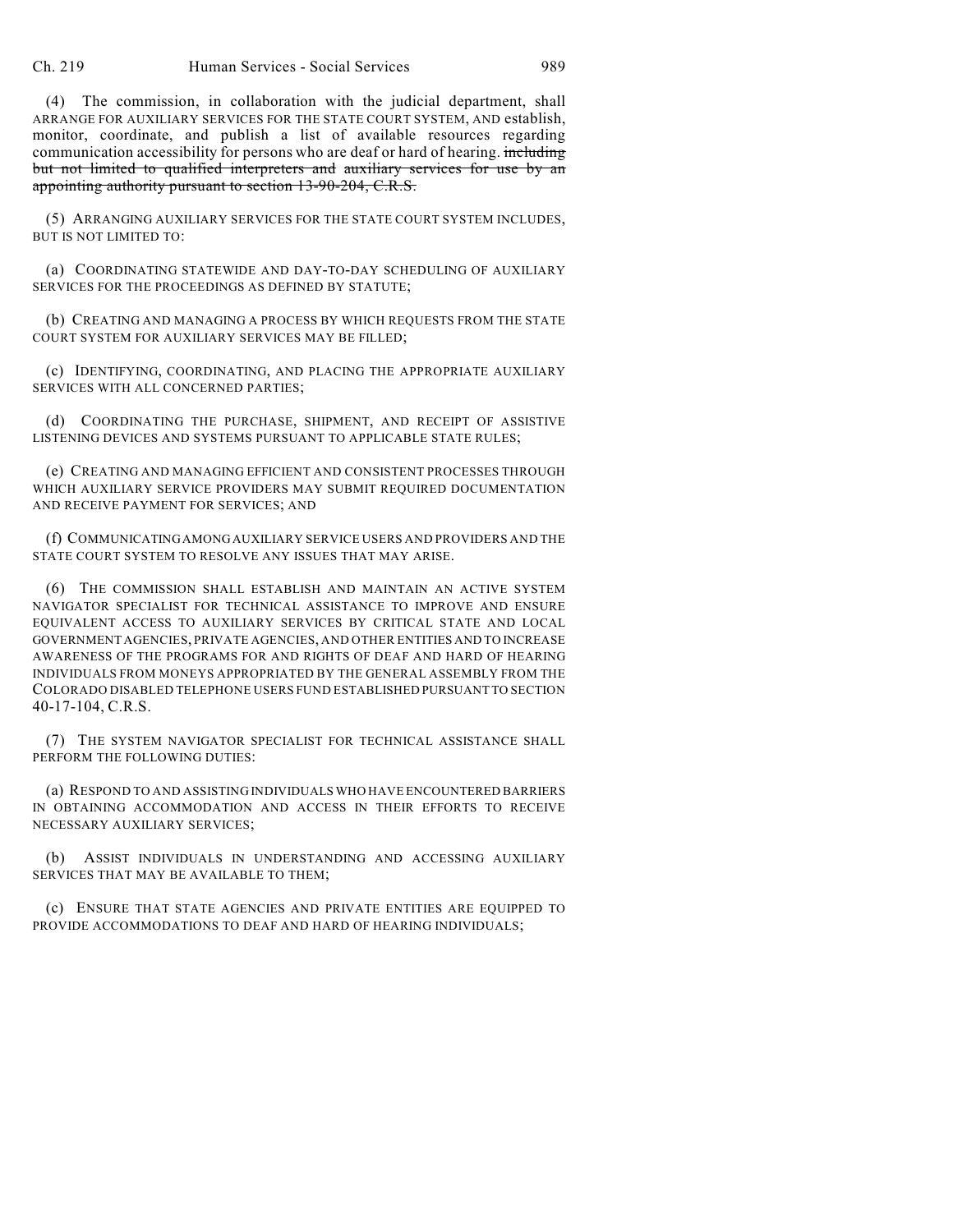(d) INCREASE PUBLIC AWARENESS OF THE NEEDS AND ISSUES FACING DEAF AND HARD OF HEARING INDIVIDUALS; AND

(e) DEVELOP AND MAINTAIN A COMPREHENSIVE RESOURCE DIRECTORY OF AUXILIARY SERVICES AND PROGRAMS THAT MAY BE OF USE TO DEAF AND HARD OF HEARING CITIZENS AND TO AGENCIES THAT SERVE THEM.

**SECTION 6.** 26-21-107 (1) and (2), Colorado Revised Statutes, are amended to read:

**26-21-107. Colorado commission for the deaf and hard of hearing cash fund - creation - gifts, grants, and donations - reimbursement.** (1) All moneys appropriated to administer this article shall be deposited in the Colorado commission for the deaf and hard of hearing cash fund, which fund is hereby created in the state treasury THERE IS HEREBY CREATED IN THE STATE TREASURY THE COLORADO COMMISSION FOR THE DEAF AND HARD OF HEARING CASH FUND, and all moneys credited to the fund shall be used exclusively for the administration and discharge of this article. All moneys credited to the fund and any interest earned on the fund shall remain in the fund and shall not revert to the general fund or any other fund at the end of any fiscal year.

(2) The commission, SUBJECT TO SPENDING AUTHORITY GRANTED BY THE GENERAL ASSEMBLY, is authorized to receive and expend gifts, grants, and donations from individuals, private organizations, foundations, or any governmental unit; except that no gift, grant, or donation may be accepted by the commission if it is subject to conditions that are inconsistent with this article or any other law of this state.

**SECTION 7.** Article 21 of title 26, Colorado Revised Statutes, is amended BY THE ADDITION OF THE FOLLOWING NEW SECTIONS to read:

**26-21-107.5. Colorado commission for the deaf and hard of hearing grant program - creation - standards - applications.** (1) THE COLORADO COMMISSION FOR THE DEAF AND HARD OF HEARING GRANT PROGRAM IS HEREBY ESTABLISHED TO PROVIDE FUNDING FOR ENTITIES TO ADDRESS THE NEEDS OF COLORADO'S DEAF AND HARD OF HEARING COMMUNITY.

(2) (a) THE COLORADO COMMISSION FOR THE DEAF AND HARD OF HEARING GRANT PROGRAM SUBCOMMITTEE APPOINTED PURSUANT TO SECTION 26-21-107.7 SHALL ADMINISTER THE GRANT PROGRAM AS PROVIDED IN SECTION 26-21-107.7.

(b) THE COMMISSION SHALL PAY THE GRANTS AWARDED THROUGH THE GRANT PROGRAM FROM MONEYS APPROPRIATED BY THE GENERAL ASSEMBLY.

(c) BEGINNING IN THE 2009-10 FISCAL YEAR, AND FOR EACH FISCAL YEAR THEREAFTER SUBJECT TO AVAILABLE MONEYS, THE GENERAL ASSEMBLY SHALL APPROPRIATE TO THE COMMISSION NO MORE THAN FIFTY THOUSAND DOLLARS ANNUALLY TO ADMINISTER THE GRANT PROGRAM.

(3) THE STATE DEPARTMENT SHALL ADOPT RULES ADDRESSING TIMELINES AND GUIDELINES FOR THE GRANT PROGRAM AND ESTABLISHING CRITERIA FOR APPROVING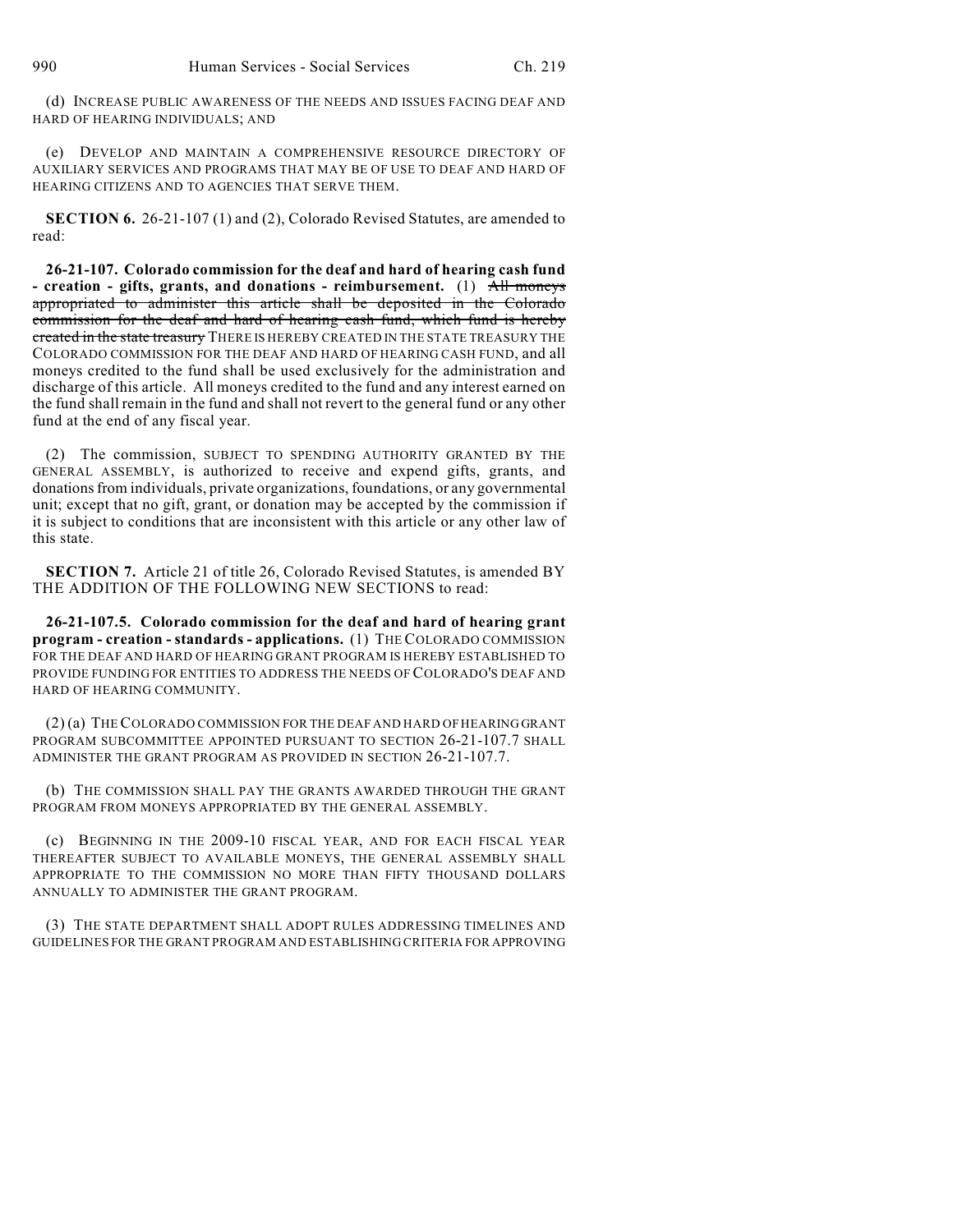OR DISAPPROVING GRANT APPLICATIONS.

(4) AN ENTITY SEEKING TO PROVIDE SERVICES TO DEAF OR HARD OF HEARING PERSONS OR TO ENHANCE EXISTING DEAF OR HARD OF HEARING PROGRAMS MAY APPLY FOR A GRANT THROUGH THE GRANT PROGRAM.

(5) FOR PURPOSES OF THIS SECTION, "ENTITY" MEANS A LOCAL GOVERNMENT, STATE AGENCY, STATE-OPERATED PROGRAM, OR PRIVATE NONPROFIT OR NOT-FOR-PROFIT COMMUNITY-BASED ORGANIZATION.

(6) GRANTS SHALL BE AWARDED AS PROVIDED IN SECTION 26-21-107.7 (3) AND IN COMPLIANCE WITH APPLICABLE STATE RULES.

(7) GRANTEES SHALL COMPLY WITH REPORTING REQUIREMENTS ESTABLISHED BY THE COMMISSION.

**26-21-107.7. Colorado commission for the deaf and hard of hearing grant program subcommittee - members - duties - fund - creation.** (1) (a) THERE IS HEREBY CREATED THE COLORADO COMMISSION FOR THE DEAF AND HARD OF HEARING GRANT PROGRAM SUBCOMMITTEE, REFERRED TO IN THIS SECTION AS THE "SUBCOMMITTEE", CONSISTING OF FIVE MEMBERS, FOR THE PURPOSE OF RECOMMENDING TO THE COMMISSION APPROVAL OR DISAPPROVAL OF APPLICATIONS FOR THE GRANT PROGRAM. THE COMMISSION SHALL APPOINT FOUR MEMBERS TO THE SUBCOMMITTEE AS FOLLOWS:

(I) ONE PERSON WHO HAS KNOWLEDGE AND AWARENESS OF THE ISSUES FACED BY DEAF PERSONS;

(II) ONE PERSON WHO HAS KNOWLEDGE AND AWARENESS OF THE ISSUES FACED BY HARD OF HEARING PERSONS; AND

(III) TWO REPRESENTATIVES FROM THE DEAF AND HARD OF HEARING COMMUNITY.

IN ADDITION TO THE APPOINTED SUBCOMMITTEE MEMBERS, THE ADMINISTRATOR OF THE COMMISSION SHALL SERVE AS AN EX-OFFICIO MEMBER OF THE SUBCOMMITTEE.

(c) IN APPOINTING MEMBERS TO THE SUBCOMMITTEE, THE COMMISSION SHALL CHOOSE PERSONS WHO HAVE KNOWLEDGE AND AWARENESS OF INNOVATIVE STRATEGIES THAT ADDRESS CHALLENGES FACED BY THE DEAF AND HARD OF HEARING COMMUNITY.

(d) THE APPOINTED MEMBERS OF THE SUBCOMMITTEE SHALL SERVE THREE-YEAR TERMS; EXCEPT THAT, OF THE MEMBERS FIRST APPOINTED, ONE OF THE MEMBERS SHALL SERVE A TWO-YEAR TERM AND TWO OF THE MEMBERS SHALL SERVE ONE-YEAR TERMS. THE COMMISSION SHALL CHOOSE THOSE MEMBERS WHO SHALL SERVE THE INITIAL SHORTENED TERMS. IF A VACANCY ARISES IN ONE OF THE APPOINTED POSITIONS, THE COMMISSION SHALL FILL THE VACANCY AND APPOINT A REPLACEMENT TO FILL THE VACANCY FOR THE REMAINDER OF THE TERM.

(e) MEMBERS OF THE SUBCOMMITTEE SHALL SERVE WITHOUT COMPENSATION BUT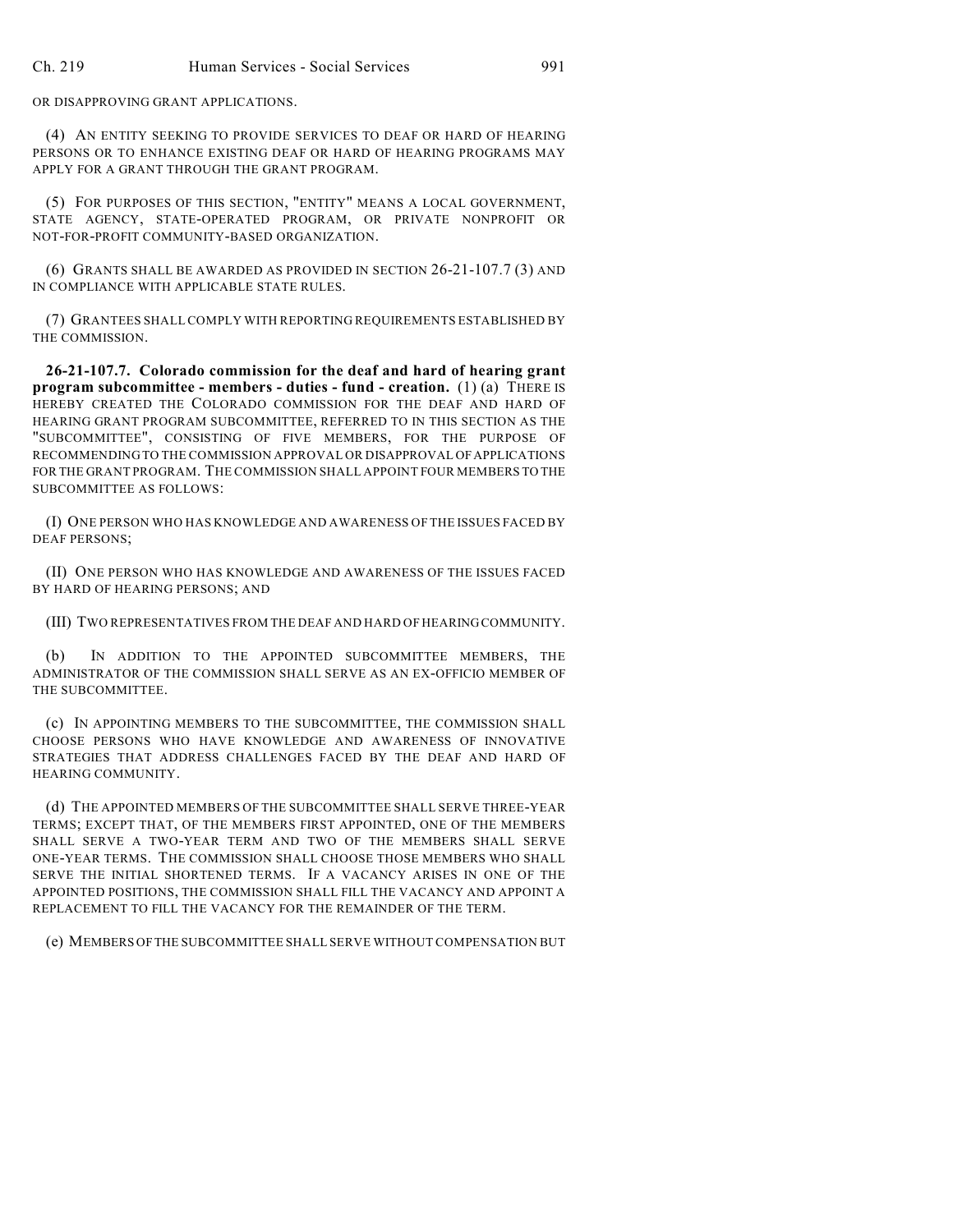SHALL BE REIMBURSED OUT OF AVAILABLE APPROPRIATIONS FOR ALL ACTUAL AND NECESSARY EXPENSES INCURRED IN THE PERFORMANCE OF THEIR DUTIES.

(f) THE SUBCOMMITTEE MAY MEET VIA TELECOMMUNICATIONS WHEN NECESSARY.

(2) THE SUBCOMMITTEE SHALL REVIEW ALL APPLICATIONS RECEIVED PURSUANT TO SECTION 26-21-107.5. BASED ON CRITERIA ESTABLISHED BY THE COMMISSION, THE SUBCOMMITTEE SHALL RECOMMEND TO THE COMMISSION THOSE APPLICATIONS TO APPROVE, WITH RECOMMENDED GRANT AMOUNTS, AND THOSE TO DISAPPROVE.

(3) THE COMMISSION SHALL REVIEW AND MAY FOLLOW THE RECOMMENDATIONS OF THE SUBCOMMITTEE FOR APPROVAL OR DISAPPROVAL OF APPLICATIONS FOR THE GRANT PROGRAM AND FOR GRANT AMOUNTS. IF THE COMMISSION DISAGREES WITH THE RECOMMENDATIONS OF THE SUBCOMMITTEE, THE EXECUTIVE DIRECTOR OF THE DEPARTMENT SHALL HAVE FINAL DECISION-MAKING AUTHORITY TO APPROVE OR DISAPPROVE THE APPLICATIONS AND TO SET THE GRANT AMOUNTS.

**SECTION 8.** 13-90-201, Colorado Revised Statutes, is amended to read:

**13-90-201. Legislative declaration.** The general assembly hereby finds and declares that it is the policy of this state to secure the rights of persons who are deaf or hard of hearing and cannot readily hear or understand or communicate in spoken language and who consequently cannot equally participate in or benefit from proceedings of the courts or any board, commission, agency, or licensing or law enforcement authority of the state or any of its political subdivisions unless qualified interpreters or auxiliary services are available to assist them.

**SECTION 9.** 13-90-202 (1), Colorado Revised Statutes, is amended, and the said 13-90-202 is further amended BY THE ADDITION OF A NEW SUBSECTION, to read:

**13-90-202. Definitions.** As used in this part 2, unless the context otherwise requires:

(1) "Appointing authority" means the presiding officer or similar official of any court, board, commission, agency, or licensing or law enforcement authority of the state. or any of its political subdivisions.

(9) "STATE COURT SYSTEM" MEANS THE SYSTEM OF COURTS, OR ANY PART THEREOF, ESTABLISHED PURSUANT TO ARTICLES 1 TO 9 OF THIS TITLE AND ARTICLE VI OF THE STATE CONSTITUTION. "STATE COURT SYSTEM" SHALL NOT INCLUDE THE MUNICIPAL COURTS OR ANY PART THEREOF.

**SECTION 10.** 13-90-204 (1) (a), Colorado Revised Statutes, is amended to read:

**13-90-204. Appointment of auxiliary services - when.** (1) A qualified interpreter or auxiliary service shall be provided by an appointing authority to interpret the proceedings to a person who is deaf or hard of hearing and to interpret the statements of the person who is deaf or hard of hearing in the following instances: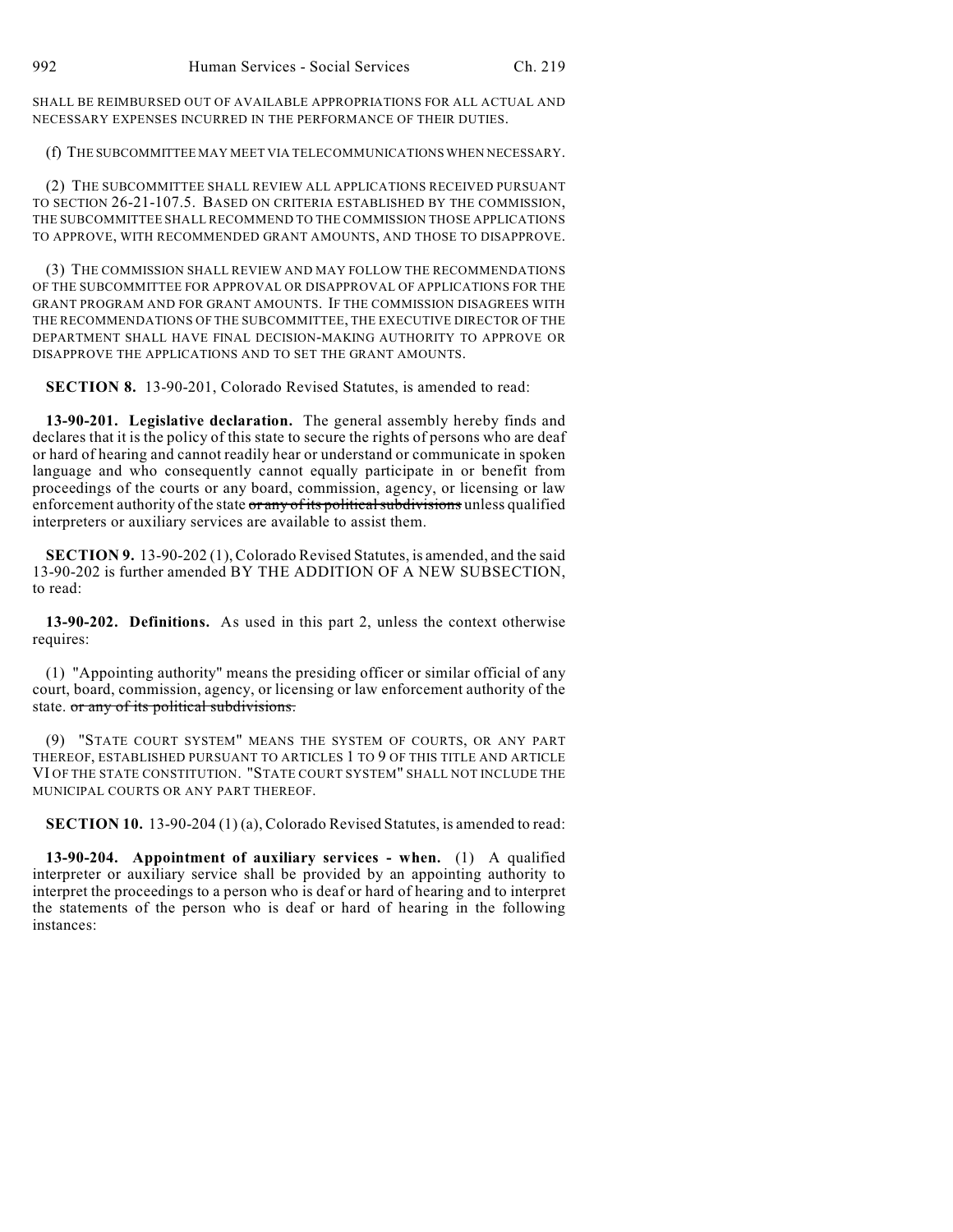(a) When a person who is deaf or hard of hearing is present and participating as the principal party of interest or a witness at any civil or criminal proceeding, including but not limited to any criminal or civil court proceeding IN THE STATE COURT SYSTEM; a court-ordered or court-provided alternative dispute resolution, mediation,  $\sigma$  arbitration, OR TREATMENT; an administrative, commission, or agency hearing; or a hearing of a licensing authority of the state; or any of its political subdivisions;

**SECTION 11.** 40-17-104 (1), Colorado Revised Statutes, is amended to read:

**40-17-104. Colorado disabled telephone users fund - creation - purpose.** (1) Except as otherwise authorized to be retained by section 40-17-103 (3) (e), all moneys collected by the local exchange companies in accordance with said section shall be transmitted to the state treasurer, who shall credit the same to the Colorado disabled telephone users fund, which fund is hereby created and is referred to in this article as the "fund". On July 1, 1992, any moneys in the Colorado disabled telephone users fund created by section 40-17-103, as said section existed prior to July 1, 1992, shall be credited to the fund as created by this section. The general assembly shall make annual appropriations out of such fund for the administration of the fund and shall make annual appropriations to the reading services for the blind cash fund, created in section  $24-90-105.5$  (5), C.R.S., for use by the state librarian in support of privately operated reading services for the blind. The moneys in such fund not used for administration of such fund, not used for the reading services for the blind cash fund, and not used for the Colorado commission for the deaf and hard of hearing cash fund created in section 26-21-107, C.R.S., are hereby continuously appropriated to the public utilities commission for the reimbursement of providers who render telecommunications services authorized by this article.

**SECTION 12.** 6-1-707 (1) (e), Colorado Revised Statutes, as enacted by House Bill 09-1090, is amended to read:

**6-1-707. Use of title or degree - deceptive trade practice.** (1) A person engages in a deceptive trade practice when, in the course of such person's business, vocation, or occupation, such person:

(e) Claims to be a "sign language interpreter", "interpreter for the deaf", "deaf interpreter", "ASL-English interpreter", "American sign language (ASL) interpreter", "transliterator", "certified sign language interpreter", "certified interpreter for the deaf", "certified deaf interpreter", "certified ASL-English interpreter", "certified American sign language (ASL) interpreter", or "certified transliterator", unless such person HE OR SHE holds a current membership card CERTIFICATION issued by the registry of interpreters for the deaf or a successor organization. Each membership card A REGISTRY OF INTERPRETERS FOR THE DEAF, OR SUCCESSOR ORGANIZATION, MEMBERSHIP CARD THAT SHOWS PROOF OF CURRENT MEMBERSHIP AND CERTIFICATION shall be made available for immediate inspection and review by any consumer or agent of the state of Colorado.

**SECTION 13. Appropriation.** In addition to any other appropriation, there is hereby appropriated, out of any moneys in the disabled telephone users cash fund created in section 40-17-104 (1), Colorado Revised Statutes, not otherwise appropriated, to the Colorado commission for the deaf and hard of hearing cash